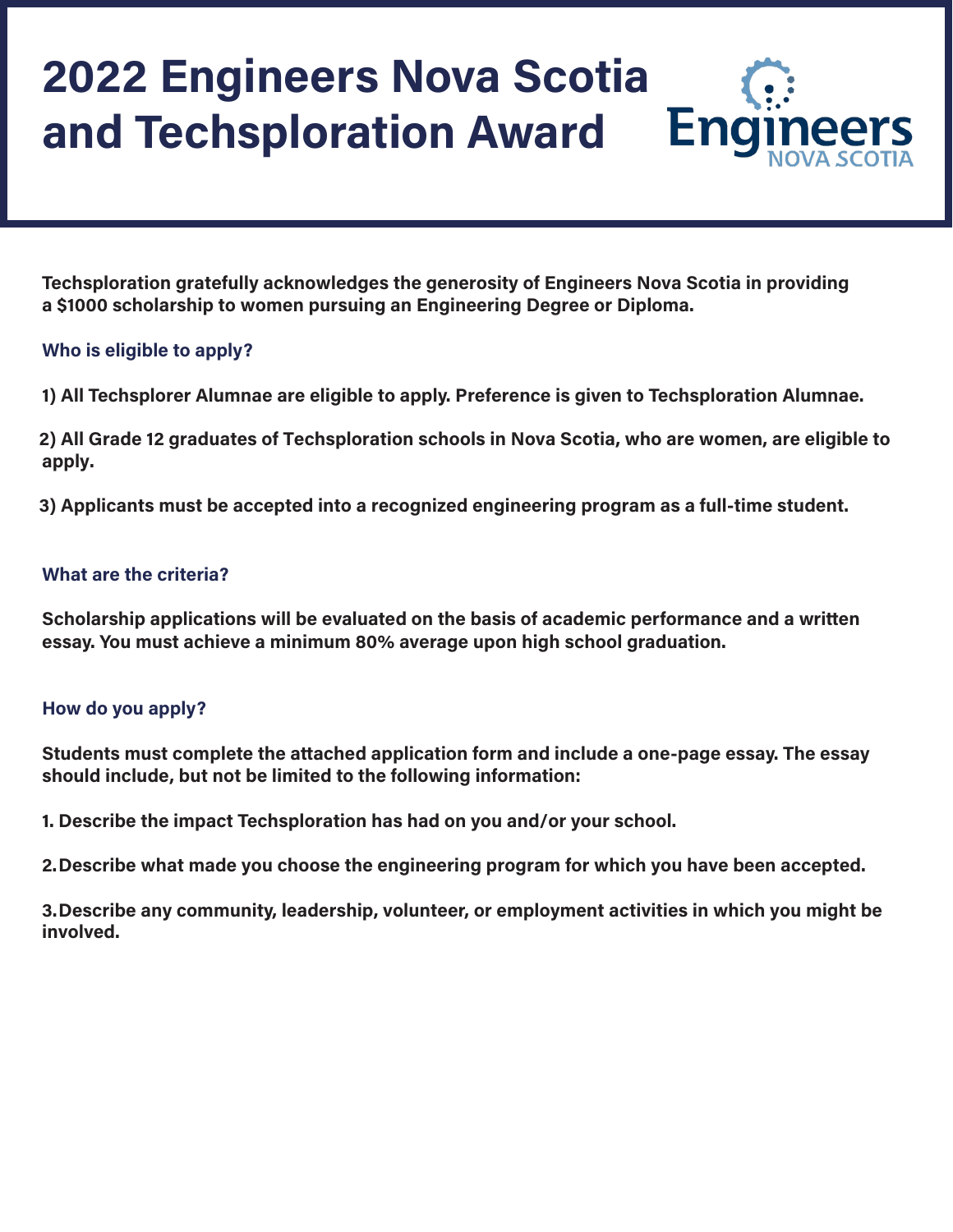# **2022 Engineers Nova Scotia and Techsploration Award**Eng

#### **Applicants must also submit:**

**• A transcript of your academic record** 

**• A letter of reference (preferably from an employer, volunteer organization, or a community member/leader) to briefly state the applicant's merits to receive the Engineers Nova Scotia and Techsploration Award. Endorsements from a parent/guardian or a teacher who has helped with the Techsploration program cannot be used**

### **What is the value?**

**The scholarship is valued at \$1000. A cheque will be provided to the successful candidate on confirmation of the student's acceptance.** 

#### **When is the deadline?**

**Applications must be received by the Scholarship Committee by April 30th, 2022.** 

 **Incomplete applications will not be considered. Only successful candidates will be notified.** 

#### **Contact:**

**Please contact Margaret Davidson at margaret.davidson@techsploration.ca should you have any questions regarding the application process.** 

**Applications can also be mailed to:** 

**Techsploration Unit 5A-800A Windmill Rd. Dartmouth, Nova Scotia B3B 1L1**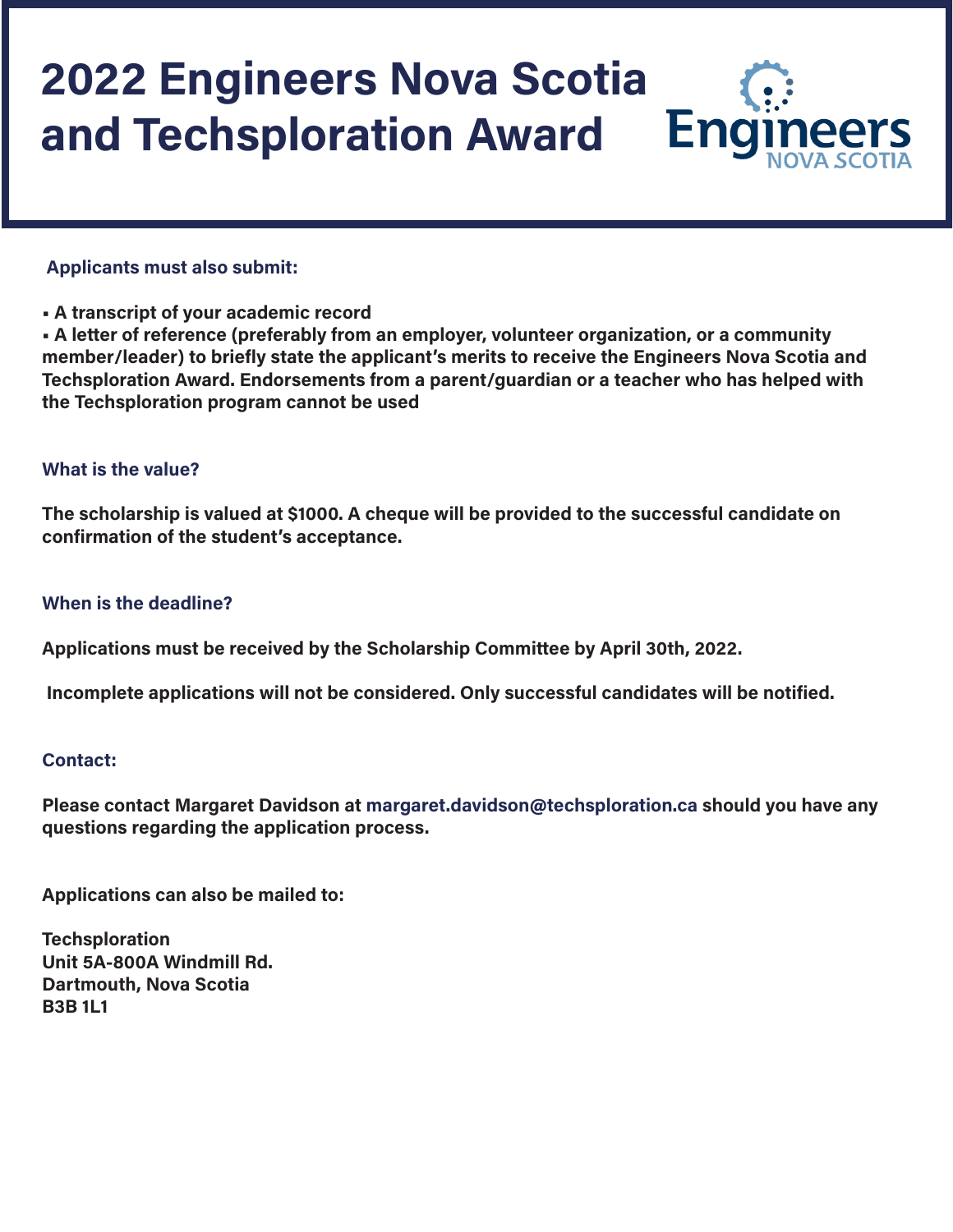# **2022 Engineers Nova Scotia and Techsploration AwardEng**

- **1. Name in full: (first, middle & last)**
- **2. Address**

#### **3. Phone**

**4. Email (personal, NOT school)**

**5. Date of Birth (MM / DD / YYYY)**

**6. Name of Techsploration School Attended**